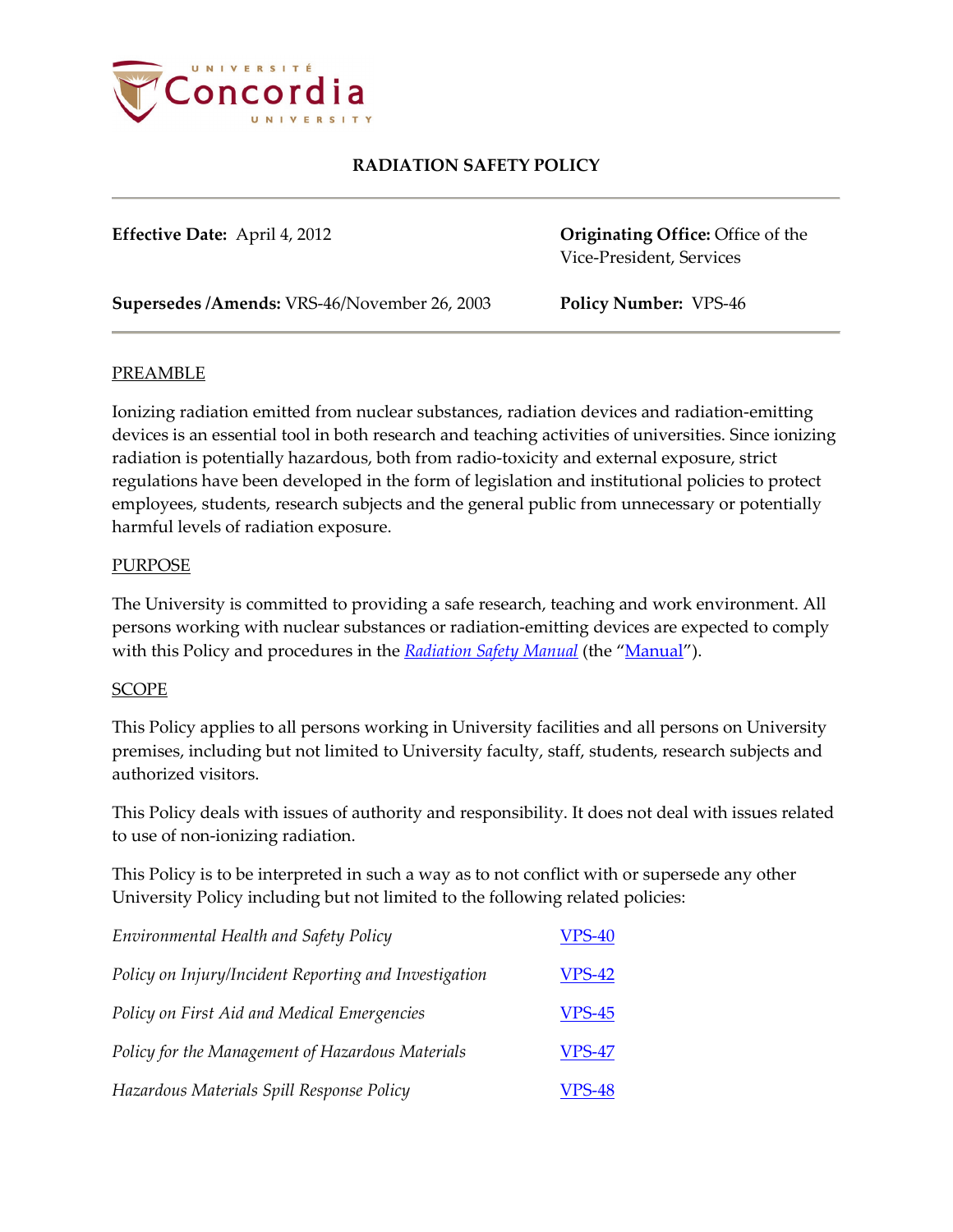

| Page 2 of 8                                               |               |
|-----------------------------------------------------------|---------------|
| Biosafety Policy                                          | <b>VPS-52</b> |
| Policy on the Ethical Review of Research Involving Humans | VPRGS-3       |

### DEFINTIONS

For purposes of this Policy:

"ALARA" refers to the principle of keeping radiation exposure "As Low as Reasonably Achievable"

"Internal Radiation Permit" ("IRP") means an authorization to work with nuclear substances, radiation devices or radiation-emitting devices excluding use in humans

"Nuclear Substance" refers to radionuclides

"Nuclear Medicine" involves the administration of radionuclides to humans

"Radiation" refers to ionizing radiation only

"Radiation Device" is an instrument containing a radioactive source used for its radiation properties

"Radiation-Emitting Device" is a machine capable of generating  $X$  or Gamma radiation

"Radiology" involves external exposure of humans to Radiation

"Responsible User" is an IRP holder, Nuclear Medicine Facility Manager or Human Research Studies Investigator.

For more comprehensive definitions and terms, please refer to the **Manual**.

#### **POLICY**

#### Composition and Mandate of the University Radiation Safety Committee ("URSC")

1. The Vice-President, Services has authorized the URSC to establish policies concerning the usage of Radiation from sources such as Nuclear Substances, Radiation Devices and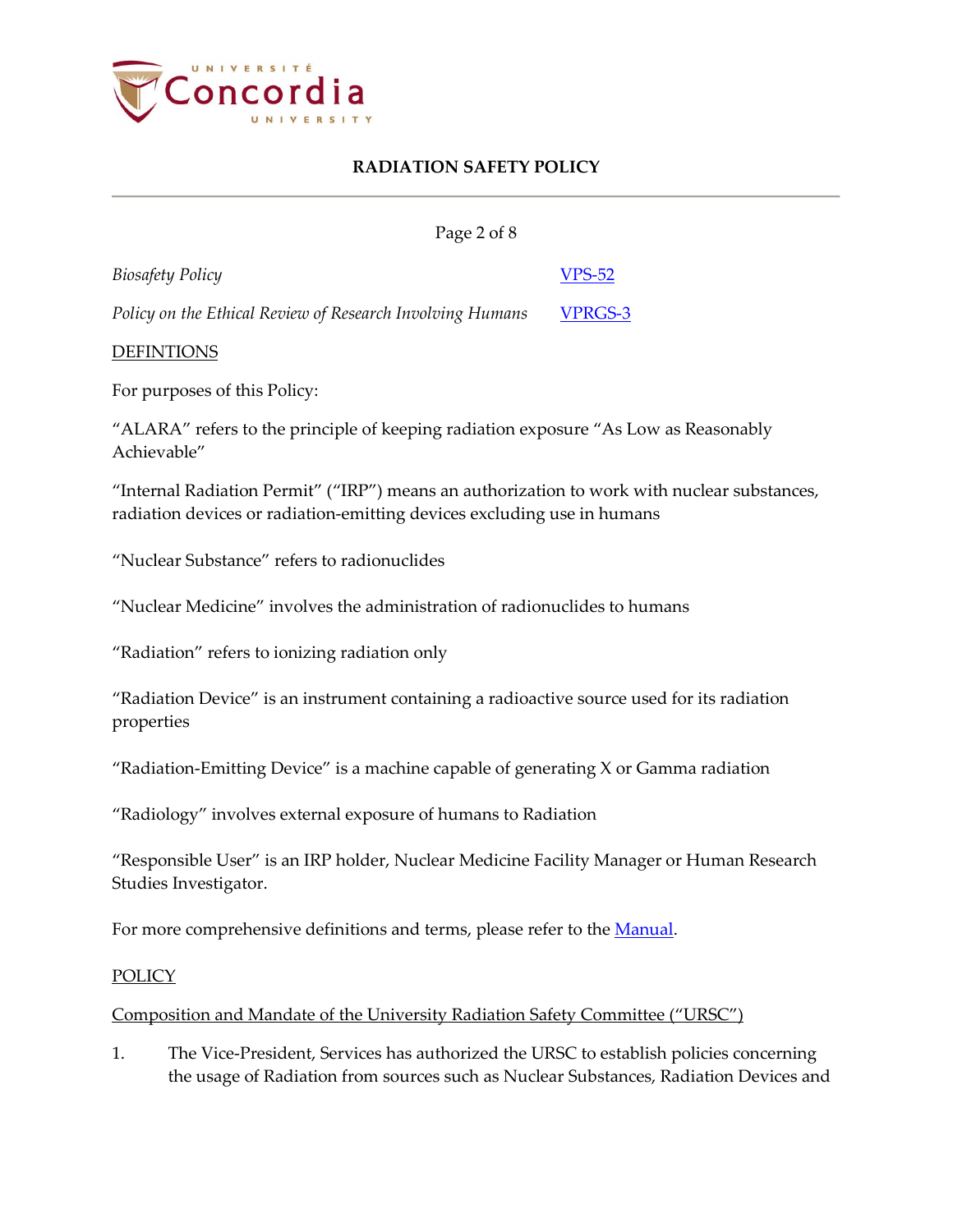

### Page 3 of 8

Radiation-Emitting Devices, on behalf of the University. Such policies shall be enforced through the activities of the Chair of the URSC and the Radiation Safety Officer ("RSO").

- 2. The URSC shall deal with the Canadian Nuclear Safety Commission ("CNSC") and other appropriate government agencies at the federal, provincial or municipal level, on behalf of the University, and shall assume the responsibility for compliance, by all persons working or occupying University facilities or premises, with government statutes and regulations related to use of Radiation and Nuclear Substances established by these agencies.
- 3. The URSC shall consist of:
	- a Chair
	- the RSO
	- the Director of Environmental Health & Safety (EH&S)
	- a representative of the Office of Research
	- one (1) member from each Department of the University in which radioisotopes, Radiation Devices or Radiation-Emitting Devices are used with at least one member from each campus,
	- in deliberations involving research subjects, a Nuclear Medicine specialist, radiologist and/or health physicist, and
	- in deliberations involving radiation-emitting devices, a person expert in the field.

All members of the URSC shall be appointed by the Vice-President, Services on the basis of theoretical or practical expertise related to Radiation work.

- 4. The Director of EH&S, the representative of the Office of Research and the RSO shall be *ex-officio* members of the URSC.
- 5. The URSC will:
	- i. advise the Vice-President, Services regarding policies on radiation safety, and working conditions in radiation controlled areas. In particular, the URSC will advise with respect to use, storage, and disposal of Nuclear Substances and operation of both Radiation Devices and Radiation-Emitting Devices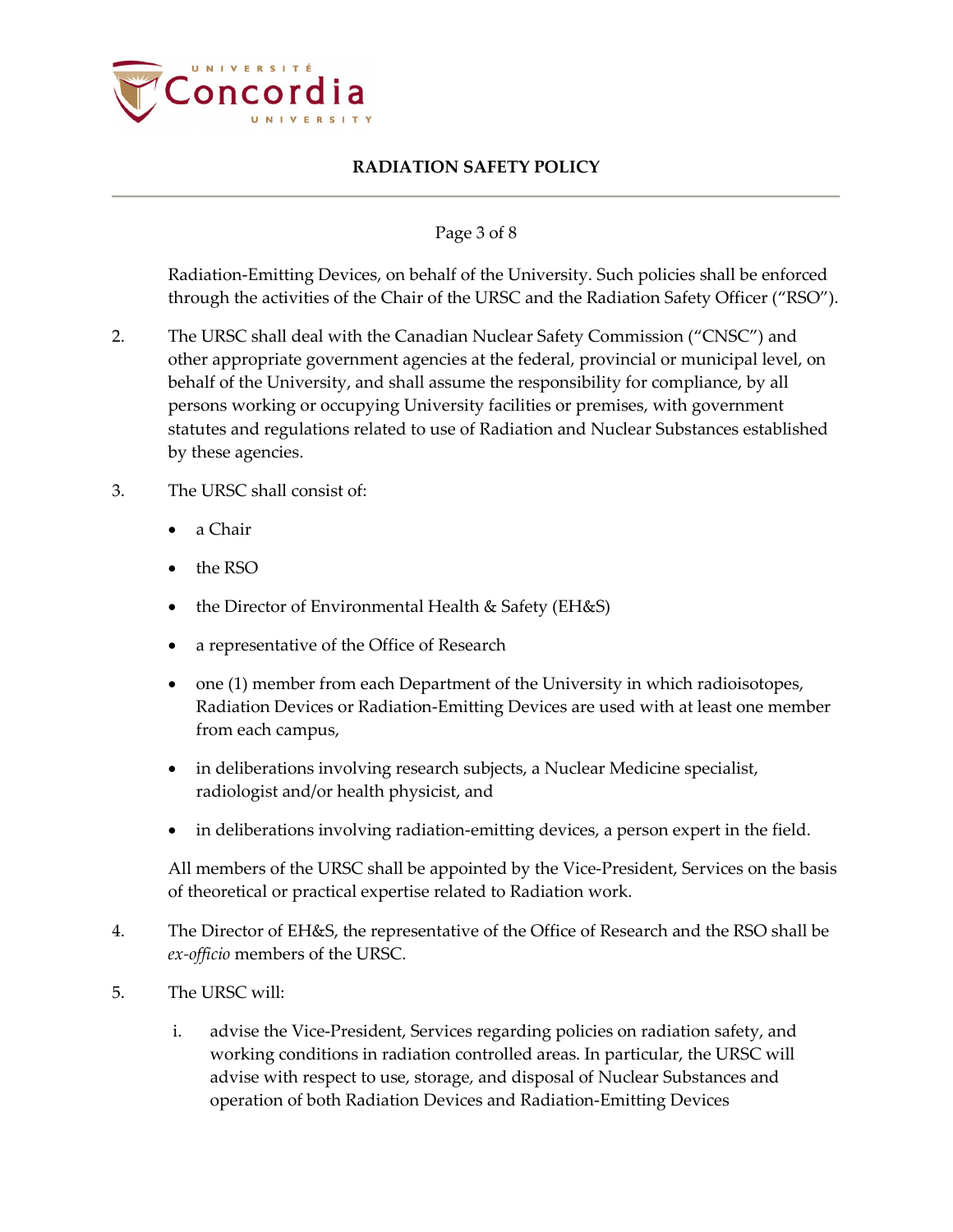

#### Page 4 of 8

- ii. advise its Chair regarding approval of IRP applications, laboratory designation for radioisotope handling or storage, the operation of a Radiation Device or a Radiation-Emitting Device, approval of protocols for use of radioisotopes or Radiation in humans, disciplinary action for violation of regulations, special problems on Radiation monitoring or decontamination and enforcement of government statutes and University regulations and/or policies pertaining to Radiation hazards
- iii. approve annual reports on Nuclear Substance usage authorized under the Nuclear Substances and Radiation Devices Licence ("NSRDL") for both consolidated use and human research studies presented by the RSO for submission to the CNSC
- iv. review and periodically update th[e Manual](http://ehs.concordia.ca/pdf/Radiation_Safety_Manual.pdf) which provides policies and standard procedures for the purchase, handling, storage, disposal, and emergency measures for all Radiation sources within the University
- v. review reports from the Human Research Ethics Committee(s) ("HREC"), as such committee is defined in the *Policy for the Ethical Review of Research Involving Humans* [\(VPRGS-3\)](http://www.concordia.ca/vpirsg/documents/policies/VPRGS-3.pdf), or the external equivalent, and detailed operating procedures regarding the administration of unsealed Nuclear Substances to, or external irradiation of, research subjects prior to authorizing any such activities. The process will include a review of prior validation of the scientific merit and justification for research involving human subjects. These procedures shall be in accordance with federal, provincial and municipal statutes and derived regulations, as well as with all University safety policies.
- 6. The Chair of the URSC:
	- i. in conjunction with the Applicant Authority, acts as the Signing Authority on all CNSC license applications and documents, on behalf of the University
	- ii. corresponds with appropriate federal, provincial and municipal departments and agencies, on behalf of the University, with respect to activities involving Radiation and radioactive materials
	- iii. with the approval of the URSC, authorizes and issues IRPs and protocols involving human subjects and amendments to such IRPs and protocols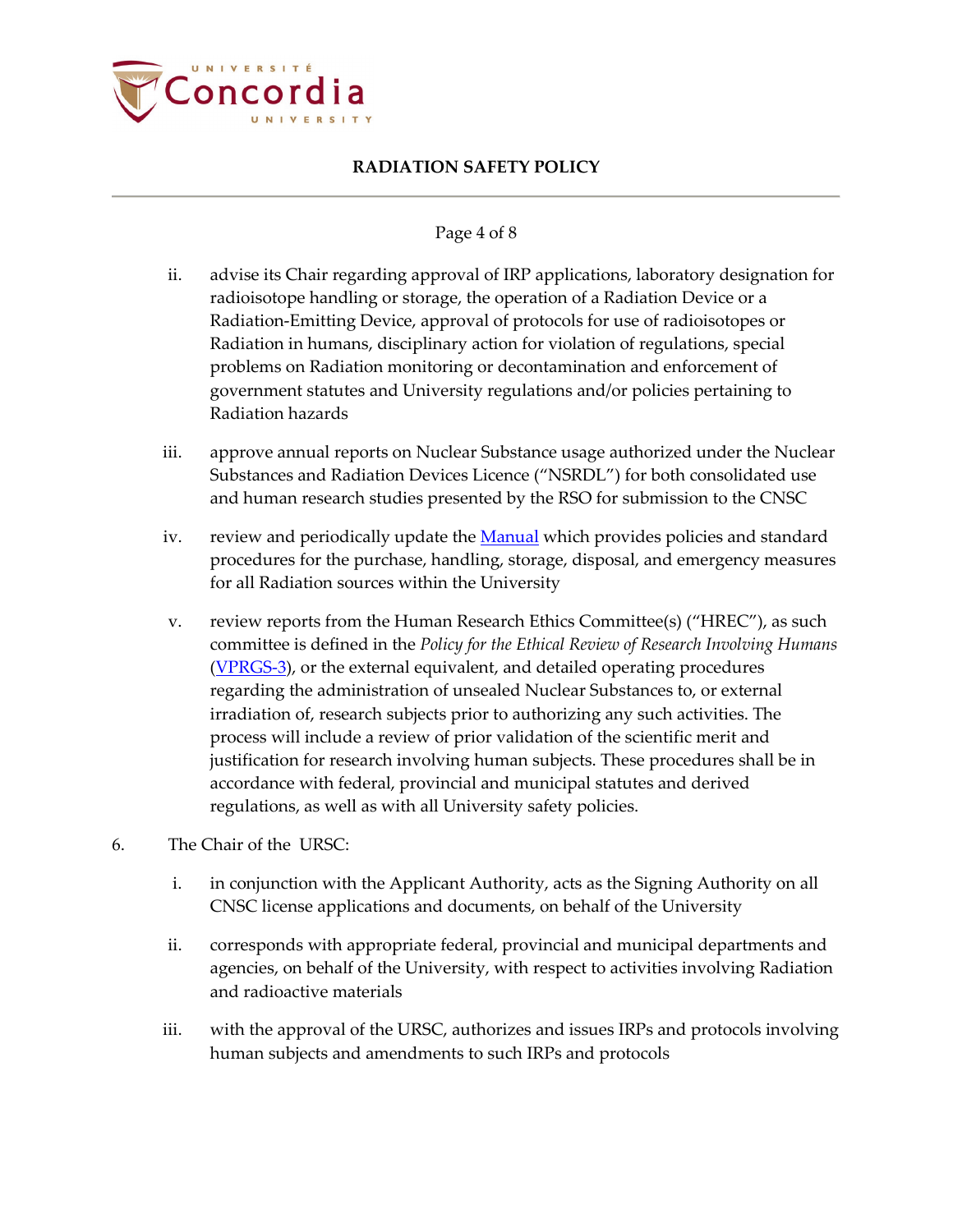

#### Page 5 of 8

- iv. authorizes the closing of facilities or restricting access to rooms in which radioisotopes, Radiation Devices or Radiation-Emitting Devices are in use if a hazard is deemed to be excessive by the RSO or URSC, or in emergency situations; immediately informs the Director of Security, the Director of EH&S, the appropriate facility manager(s) about such closing and requests the RSO to change or post appropriate signs.
- 7. The RSO:
	- i. ensures that all handling of radioactive material and operation of Radiation Devices are carried out in accordance with CNSC regulations and licence conditions and that operation of Radiation-Emitting Devices conforms to federal, provincial and municipal regulations and guidelines
	- ii. ensures that all persons working directly with radioisotopes or Radiation are in possession of an IRP, specific authorization documents for work on human subjects issued by the URSC or are identified specifically on an IRP, authorization document or CNSC licence
	- iii. provides application forms for IRP applications and appropriate Radiation safety information bulletins and guidelines for those requesting such material
	- iv. authorizes and oversees the purchase of all radioactive materials, Radiation Devices and Radiation-Emitting Devices
	- v. maintains accurate inventories of all radioactive materials and records locations of Radiation Devices and Radiation-Emitting Devices
	- vi. ensures that a dosimetry monitoring service is provided by all units working with Radiation and monitors exposure records for all those issued personal radiation dosimeters
	- vii. carries out routine monitoring of labs/rooms in which Nuclear Substances are handled or Radiation fields are generated and maintains records of inspections and survey results. Additional monitoring may be carried out at the request of the URSC Chair.
	- viii. supervises laboratory decontamination as required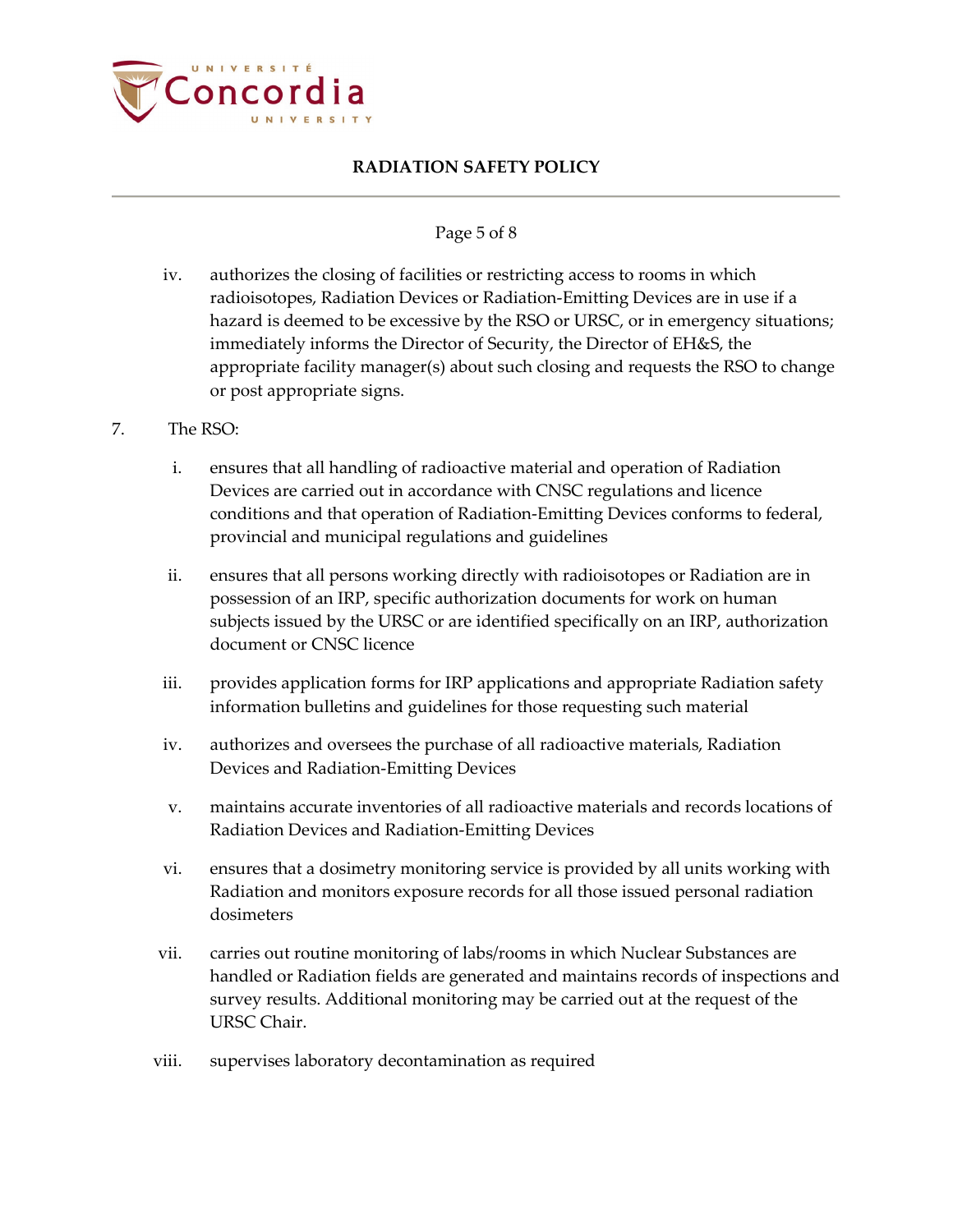

### Page 6 of 8

- ix. maintains inventory and calibration records of Radiation monitoring equipment including contamination meters and survey instruments
- x. is responsible for coordinating the collection and disposal of radioactive waste exceeding limits for disposal by normal garbage or sewer
- xi. organizes transportation of radioactive materials outside University premises, if required
- xii. maintains copies of all licences, permits, regulations, guidelines, authorizations and contingency plans for access in the event of an emergency
- xiii. reports accidents and emergencies involving Radiation and infractions of CNSC, provincial regulations or University policies to the Chair of the URSC
- xiv. ensures that the Director of Security, the Director of EH&S and appropriate facility manager(s) are informed and appropriate signs are posted and removed, in cases of laboratory or facility closure for safety reasons
- xv. maintains adequate supplies of radioactive-waste disposal materials, protective clothing, decontamination materials, and warning signs and has an operational portable contamination and survey meter for emergency use
- xvi. under the direction of the URSC, instructs faculty, staff and students on general safety policies and practices related to working with Radiation.

### Licensing and Authorizations

- 8. The CNSC issues the University an NSRDL for consolidated uses of Nuclear Substances. Such NSRDL grants the URSC the authority to issue IRPs to persons using radioisotopes and/or Radiation in all applications except those involving humans. The CNSC also issues a separate NSRDL for human research studies ("HRSL") and for diagnostic nuclear medicine ("DNML").
- 9. The URSC approves IRPs for Responsible Users under the terms of the NSRDL for consolidated uses and specifies guidelines and restrictions on amounts, doses, locations, procedures and persons authorized to work with radioisotopes, Radiation Devices and Radiation-Emitting Devices.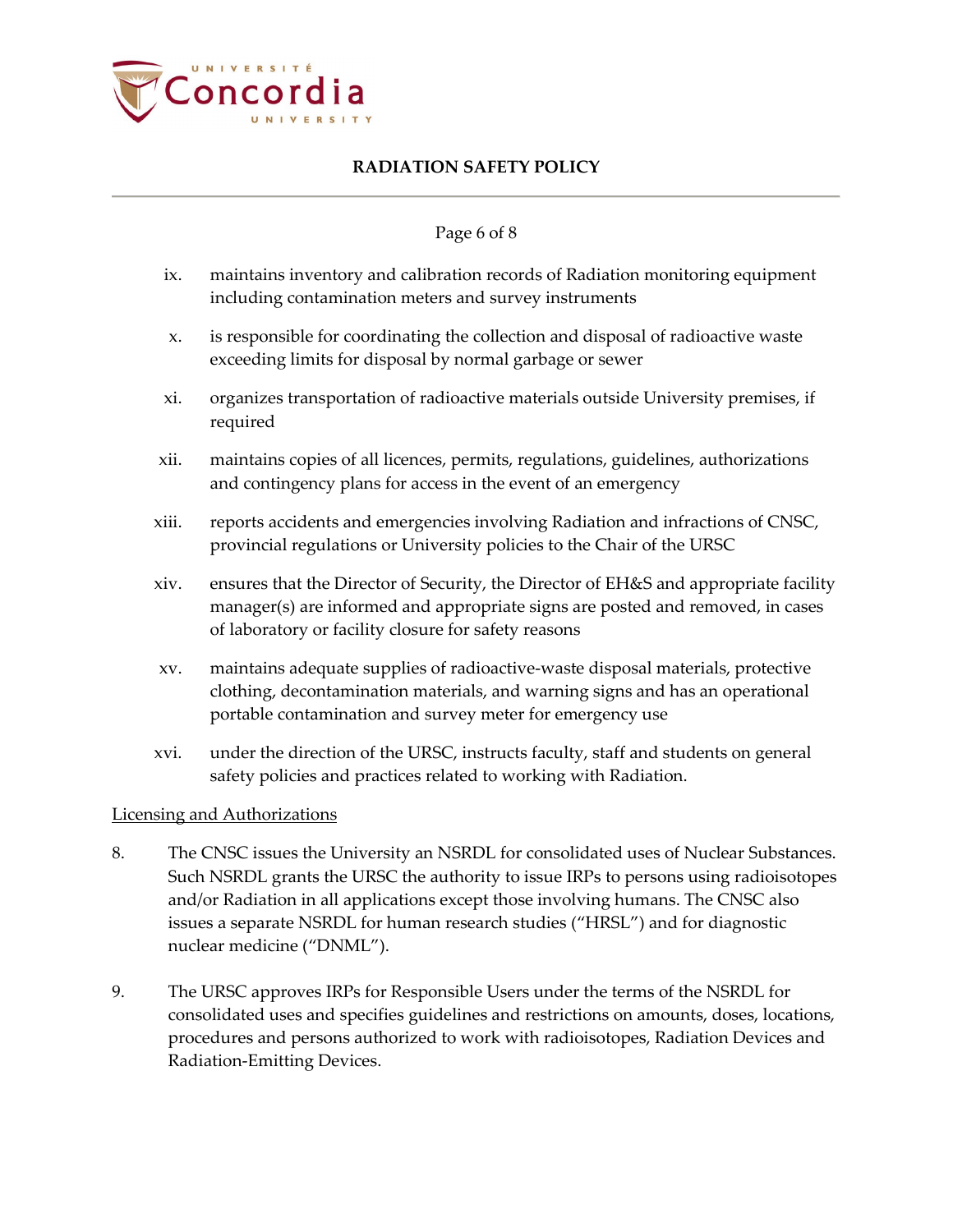

### Page 7 of 8

10. All procedures involving use of radioisotopes in, or external Radiation exposure of, humans will comply with all conditions specified on the HRSL or DNML, any applicable IRP requirements or conditions imposed by URSC and the required authorizations of the HREC.

#### Responsible Users

- 11. Responsible Users:
	- i. have authorization from URSC to work with radioisotopes, Radiation Devices or Radiation-Emitting Devices, to supervise the execution of such work by properly trained staff or students and to manage any approved facilities in which these activities are carried out; this includes IRP holders, Human Research Studies Investigators and Nuclear Medicine Facility Managers
	- ii. must comply with all conditions of CNSC licensing, the [Manual](http://ehs.concordia.ca/pdf/Radiation_Safety_Manual.pdf) and any special conditions specified on their IRPs or directives and authorizations from the RSO or URSC
	- iii. ensure that all persons involved with handling radioisotopes, or operating Radiation Devices or Radiation-Emitting Devices under their supervision, or in facilities under their jurisdiction, comply with all federal, provincial and municipal legislation as well as the relevant policies and procedures in the [Manual](http://ehs.concordia.ca/pdf/Radiation_Safety_Manual.pdf)
	- iv. are responsible for providing adequate training on facility-specific safety and on standard operating procedures for all workers listed on their IRPs, authorization documents or licences
	- v. establish adequate security and safety precautions to prevent unauthorized access to radioactive materials, Radiation Devices or Radiation-Emitting Devices to prevent accidental exposure, contamination or loss of radioactive materials
	- vi. provide previously approved detailed standard operating procedures to the RSO and Radiology or Nuclear Medicine technical staff for all activities involving administering radioisotopes or exposure of human subjects to external Radiation
	- vii. ensure that informed consent has been obtained and that all research subjects have been given explicit and complete information regarding any health risks associated with the procedures involved